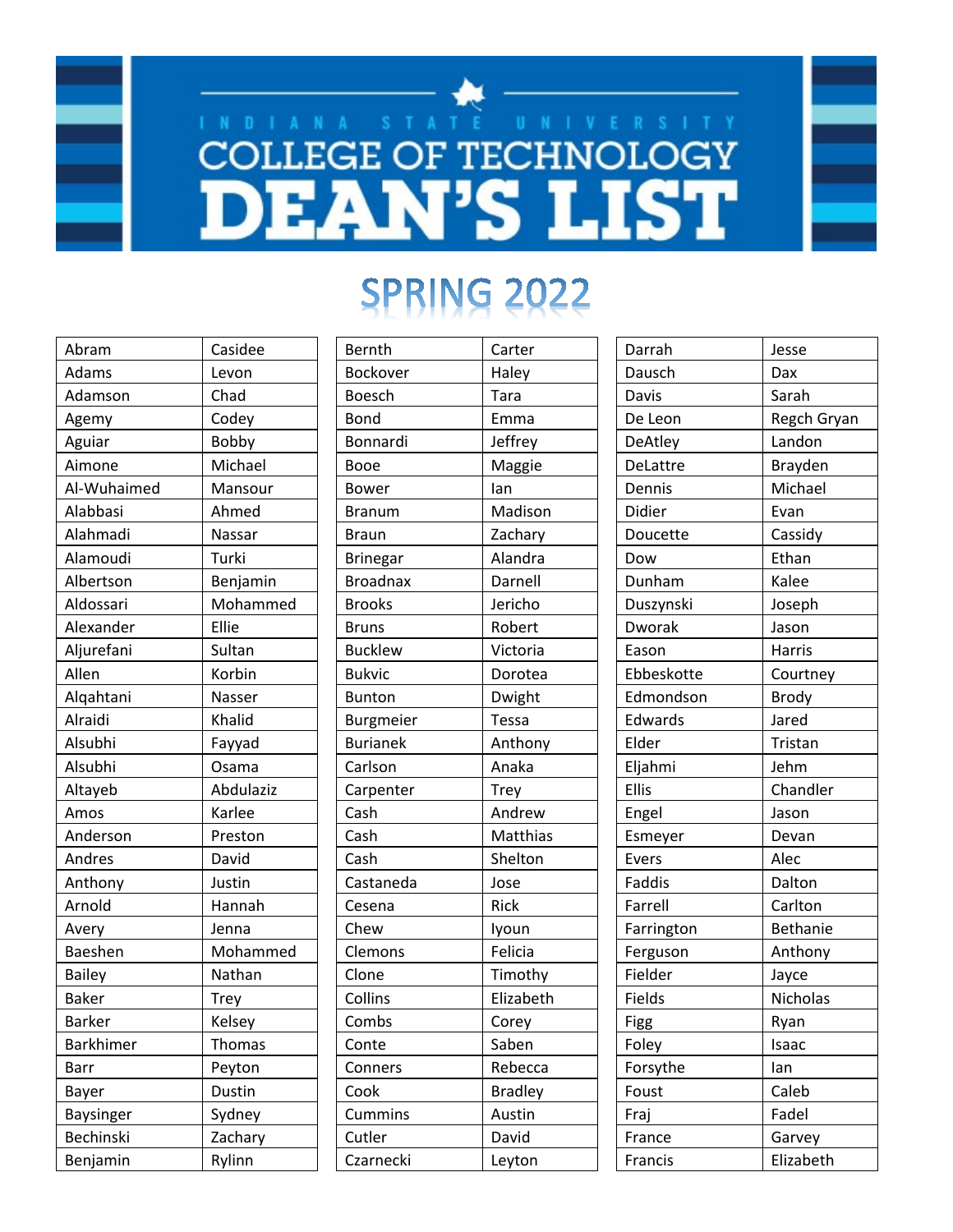| Freije                  | Paul            |
|-------------------------|-----------------|
| Frieden                 | Halle           |
| Friend                  | Kaden           |
| Fritsch                 | Paul            |
| <b>Fuentes Martinez</b> | Lindsay         |
| Gaile                   | <b>Brittany</b> |
| Galminas                | Sean            |
| Gamble                  | John            |
| Garavalia               | lan             |
| Garbison                | Claire          |
| Garcia                  | Luke            |
| Garcia                  | Salvador        |
| Garduno Serrano         | Karina          |
| Gerig                   | Makynzie        |
| Ghuman                  | Charnpal        |
| Giberson                | Joel            |
| Graham                  | Eric            |
| Green                   | Gage            |
| Greiner                 | Levi            |
| Grider                  | Sierra          |
| Gross                   | Ethan           |
| Gyulveszi-Bartolo       | Angelo          |
| Hagedorn                | Madison         |
| Halcomb                 | Mallory         |
| Hall                    | Connor          |
| Hamm                    | Wesley          |
| Hardiek                 | Lee             |
| Hargrave                | Christopher     |
| Harney                  | Mason           |
| Hassfurther             | Christopher     |
| Hatfield                | Graham          |
| Haynes                  | Schuyler        |
| Hazelman                | Macey           |
| Healy                   | <b>Barbara</b>  |
| Hedrick                 | Conner          |
| Henning                 | Isabella        |
| Henry                   | Matthew         |
| Hernandez               | Andrew          |
| Herrin                  | Carter          |
| Hill                    | Jacob           |
| Hizer                   | Carlie          |
| Hodge                   | Anthony         |
| Holguin                 | Hector          |
| Holman                  | Michael         |
| Holzhausen              | Jade            |
| Homan                   | Nicholas        |
| Hood                    | Liam            |
| Hoss                    | Alexander       |

| Houmes     | Adrienne       |
|------------|----------------|
| Humphrey   | Joshua         |
| Hunter     | <b>Braiden</b> |
| Hurford    | Spencer        |
| Hutchinson | Drew           |
| Intravaia  | Dominick       |
| Jackson    | Jalyn          |
| Jackson    | Lucencee       |
| Jackson    | Nathan         |
| Jiron      | Joseph         |
| Johns      | Morgan         |
| Johnson    | <b>Brandon</b> |
| Johnson    | Jayme          |
| Johnson    | Sawyer         |
| Jones      | Ryan           |
| Kanyuh     | Ashley         |
| Keimig     | Jack           |
| Keith      | Aslyn          |
| Kendrick   | Claire         |
| Kenzer     | Sarah          |
| Khan       | Mohammed       |
| Khawaji    | Ahmad          |
| Kile       | <b>Bradley</b> |
| Kline      | <b>Braden</b>  |
| Кo         | Mikayla        |
| Kowalski   | Benjamin       |
| Kozak      | Chad           |
| Kremer     | Sydney         |
| Kwok       | Jasen          |
| Lagunes    | Alex           |
| Lake       | Brent          |
| Lawrence   | Cara           |
| LeClair    | Anna           |
| Leto       | Ryan           |
| Lindeman   | Jake           |
| Linnert    | Gerald         |
| Lopez      | Timothy        |
| Loucks     | Dylan          |
| Lucas      | Charles        |
| Lustig     | James          |
| Lydick     | Dillon         |
| Maas       | Daniel         |
| Magee      | Christian      |
| Malcomb    | Madison        |
| Maldonado  | Belen          |
| Mallory    | James          |
| Mann       | Aidan          |
| Marsh      | Samantha       |
|            |                |

| Marshall         | Elaine            |
|------------------|-------------------|
| Martin           | Catherine         |
| Martinez         | Noberto           |
| Martins Da Cunha | Dayane            |
| Mason            | Chloe             |
| McConchie        | <b>Ethan Alex</b> |
| McQueary         | Dalton            |
| Megenhardt       | Kelsie            |
| Mehringer        | Nicole            |
| Melendez         | Alfredo           |
| Messick          | Cory              |
| Metallic         | Luke              |
| Miller           | Casey             |
| Miller           | Robert            |
| Milligan         | Taylor            |
| Miranda          | Samuel            |
| Misko            | Madison           |
| Mize             | Lori              |
| Moga             | Derrick           |
| Morris           | Cody              |
| Morrison         | Jessica           |
| Morrow           | Chelsea           |
| Morsch           | Carl              |
| Mott             | Jace              |
| Mourey           | Noah              |
| Mueller          | Jonathan          |
| Mullen           | Devin             |
| Murphy           | <b>Bailen</b>     |
| Murphy           | Nicholas          |
| Needham          | Caleb             |
| Neilan           | Harrison          |
| <b>Newkirk</b>   | Cody              |
| Nichols          | Kyler             |
| Nichols          | Naomi             |
| Nogoda           | Alec              |
| O'Connor         | Daniel            |
| Odubanjo         | Kolawole          |
| Olinger          | Carlynn           |
| Osinowo          | Rukayatu          |
| Ovnicek          | Garrett           |
| Oye              | Carter            |
| Panagouleas      | Caleb             |
| Paulsen          | Cody              |
| Petersen         | <b>Brennon</b>    |
| Phillips         | <b>Brian</b>      |
| Phillips         | Jessica           |
| Pickens          | Seth              |
|                  |                   |
| Pickering        | Harlan            |